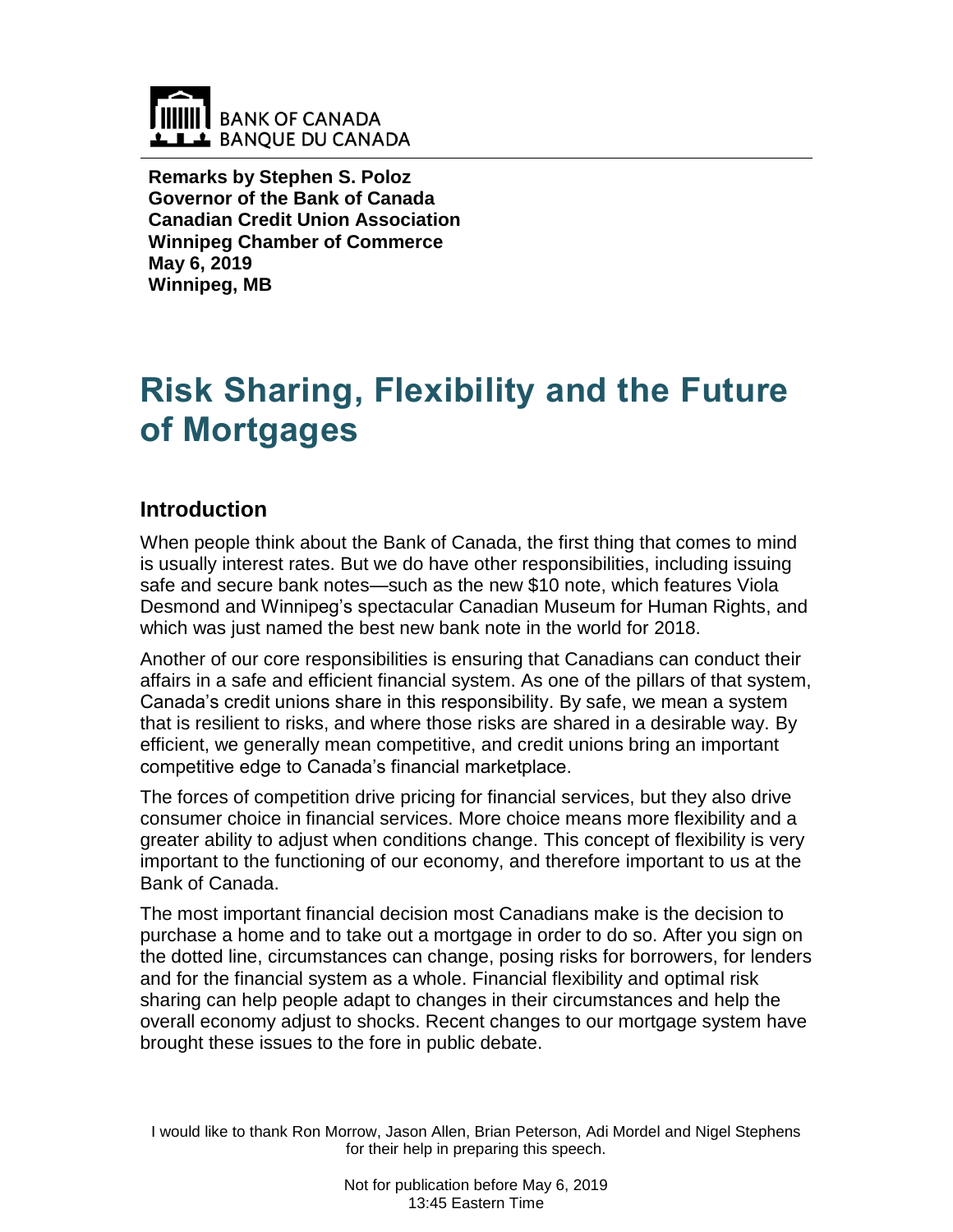In my time with you today, I want to talk about how Canada's housing markets have been adjusting to economic forces and recent administrative changes. I will then speculate on how our mortgage market could evolve to offer more choice for Canadians, more flexibility for the economy and less risk overall.

## **Recent developments in housing**

We do not have a single housing market in Canada; rather, we have several regional markets. Each has certain national forces in common—such as changes to mortgage lending guidelines and past increases in interest rates—but each also has unique local influences on supply and demand, including provincial and municipal housing policies.

For the past four years we have been following three different housing stories here in Canada. In Alberta and Saskatchewan, we have seen a significant slowdown in housing coupled with falling prices, as the economy works through adjustments to lower oil prices. In sharp contrast, we saw housing booms in Toronto and Vancouver, both of which were experiencing strong population and employment growth and supply constraints on new housing. Low interest rates were of course supporting strong housing demand. Rising house prices fuelled even stronger demand, as first-time homebuyers feared missing out. Foreign buyers were attracted to both markets, adding more fuel. All this helped create extrapolative expectations that prices would keep rising rapidly, a situation that was clearly not sustainable. The third housing story—taking place everywhere else—attracted little attention because it basically looked normal, driven by solid employment growth and historically low interest rates.

Since early 2016, policy-makers in Ontario and British Columbia have implemented a series of provincial and municipal policies to discourage foreign buying and speculative activity. Policy-makers at the federal level—including the Office of the Superintendent of Financial Institutions (OSFI)—expanded the use of interest rate stress tests on mortgages in both 2016 and 2018. And, with the economy growing strongly, the Bank of Canada began raising interest rates to keep inflation on target. In the wake of all these developments, housing resale activity has fallen sharply in Vancouver and Toronto.

Last month, the Bank published staff research that attempts to untangle the factors behind the huge run-up and subsequent drop in housing activity. It is important to do this because we need to understand well the sensitivity of the economy to higher interest rates. We believe that sensitivity has gone up because of the debt loads people are carrying.

[Our research](https://www.bankofcanada.ca/2019/04/staff-analytical-note-2019-12/) shows that the big rise and fall in housing resale activity in British Columbia and Ontario can mostly be explained by shifts in house price expectations. When house prices are rising rapidly, people tend to extrapolate that experience and buy houses early to avoid further price increases, or to profit from them if they are speculators. In other words, markets become frothy. However, when those price expectations are revised down, demand for houses can cool suddenly. And this is what has happened. The trigger could be anything, including new taxes on foreign buyers, stricter mortgage guidelines, rising interest rates, or simply that rising prices create an affordability roadblock for more and more people.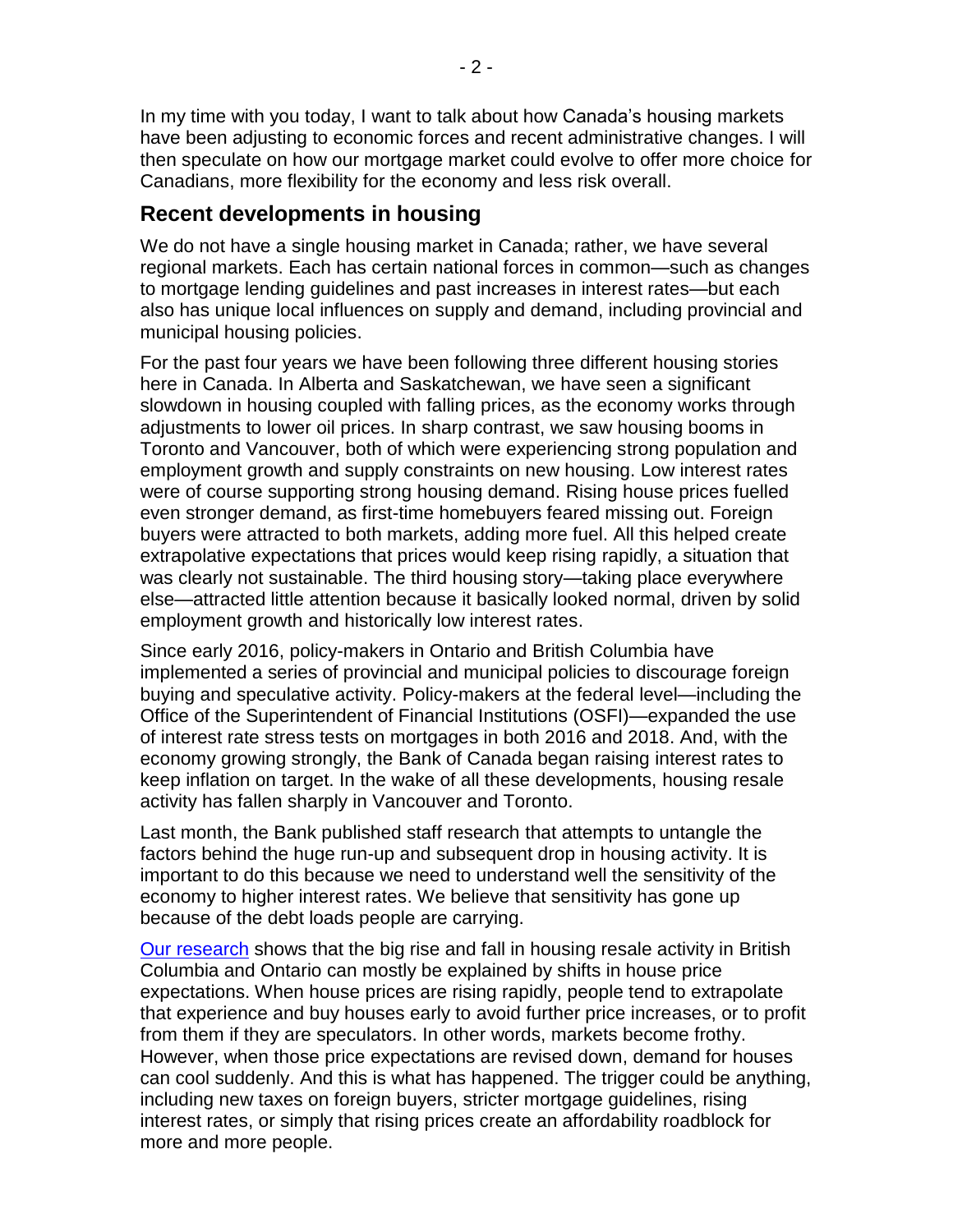What we take from this is that it is not higher interest rates and changes to mortgage lending guidelines that have had the greatest effect on housing demand. Rather, it is their interaction with froth that matters most. How much a housing market adjusts depends on how much froth there is. Supporting this conclusion is the fact that many other markets across the country look quite healthy. Resale activity has been solid in places as diverse as Halifax, Moncton, Montréal, Ottawa and, more recently, right here in Winnipeg. This is what we would expect in an economy that is growing, with a rising population and strong labour market, and when interest rates remain very low by historical standards.

Meanwhile, housing markets continue to struggle in Alberta and, to a lesser extent, Saskatchewan. The primary cause appears to be the ongoing process of adjustment to the 2014–15 oil price shock, as well as the renewed weakness we saw late last year. Before 2014, people and businesses were making long-range plans based on continued high oil prices. A lot has changed since then. Most importantly, US oil production has expanded dramatically, causing many to revise downward their long-term expectations for world oil prices. Companies have reduced their investment budgets and worked to reduce their costs. Ultimately, the adjustments are seen in areas that have real consequences for people, such as layoffs, lower wages and lower house prices.

I do not mean to suggest that the new mortgage guidelines have had no effect on housing markets, for they certainly have. The purpose of these changes was to increase the resilience of our financial system in the face of an extremely high debt load. The stress test is designed to ensure that new borrowers can still handle their mortgage payments even if their circumstances change, such as a decline in income or a modest increase in interest rates.

Evidence suggests that the new guidelines have been working as designed. The quality of new loans continues to improve, and fewer mortgages are going to highly indebted buyers. From the house buyer's perspective, the guidelines look like a cut in purchasing power. But many are adapting by buying less expensive housing or delaying their purchase until they have built up more savings. To the extent that the new guidelines have helped stop the speculative rises in house prices in Vancouver and Toronto, they presumably have also worked to help keep houses from becoming even less affordable.

We conclude from all this that the fundamentals of the Canadian housing market remain solid, and growth will resume once the effects of reduced expectations for house price inflation and the new mortgage guidelines have been absorbed. Bank staff have also been monitoring the impact of the new mortgage guidelines and higher interest rates on cash flow as households renew their loans. From our initial look at individual loan-level data in 2019, we see that mortgage payments did not rise for most borrowers who recently renewed a five-year, fixed-rate mortgage. Despite increases in our policy interest rate, bond yields and mortgage rates have declined this year along with global interest rates.

The Bank will present its complete analysis of housing and other issues in our next *Financial System Review*, which will be out in a couple of weeks. We will also post information on our **Financial System Hub**—a section of our website featuring the latest analysis of key financial issues.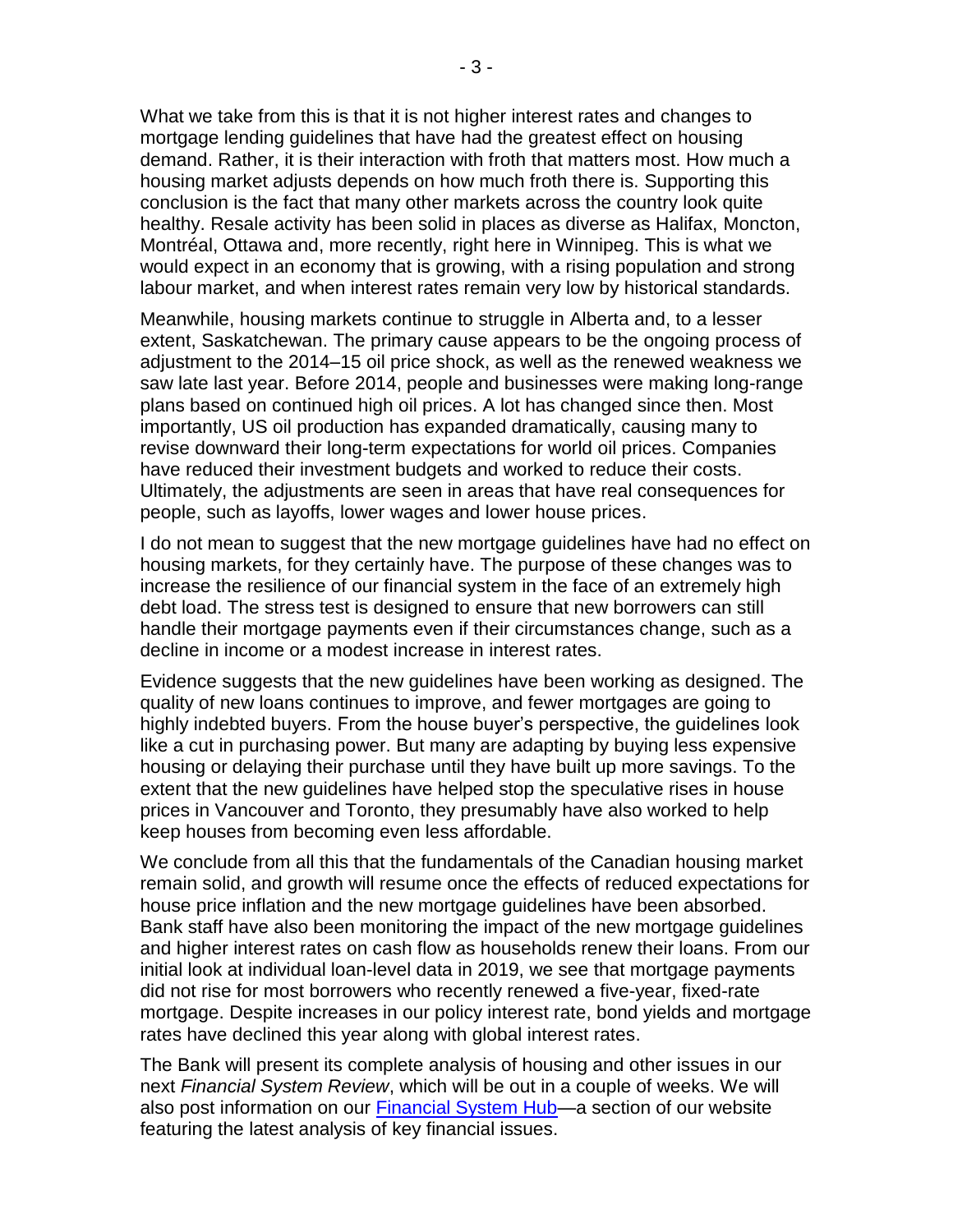## **Toward a more flexible mortgage market**

Given how different the various regional housing markets can be, it is worth looking to see whether Canada's mortgage market could become more flexible, giving people more choices and increasing the economy's ability to adjust.

Canadian homeowners and financial institutions have been well-served by our mortgage market. But it is still important to think about ways to innovate and make a good system better so that borrowers and lenders can make choices that better suit their circumstances.

Of course, there have been innovations in Canada's mortgage market over the years. Mortgage brokers have appeared on the scene. Financial institutions are doing more business online and reducing the time between application and approval. And mortgages combined with home equity lines of credit, or HELOCs, have become popular. These give Canadians ready access to the equity they have built in their homes, helping people make major purchases and smooth their consumption over time.

Still, there has been significantly less innovation in terms of the actual mortgage product itself. We could look at ways to develop a more flexible mortgage market that gives more choice to customers, lenders and investors, while making the market safer and more efficient.

#### *Diversify mortgage durations*

One basic idea would be to encourage more diversity in mortgage durations. It is true that most financial institutions offer fixed-rate mortgages longer than five years. But 45 per cent of all mortgage loans have a fixed interest rate and a fiveyear term. In comparison, just 2 per cent of all mortgages issued last year were fixed-rate loans with a term longer than five years.

There are historical reasons why the five-year fixed-rate mortgage has been so dominant in Canada. These include legislation from the 1800s that gives borrowers the right to prepay loans after five years without penalty. This provision means that lenders will charge more for longer loans to guard against the risk of a loan being paid back early. And the trend toward five-year loans was reinforced by the Canada Mortgage Bond (CMB) program, which mainly provides five-year funding for financial institutions.

Still, there are compelling reasons why it would be helpful to make more use of longer-duration mortgages. From the consumer point of view, a longer term means they face the risk of having to renew at higher interest rates less often the longer the term, the fewer renewals take place over the life of the mortgage. Of course, a longer-term mortgage will carry a higher interest rate, but some homebuyers may be willing to pay more to lower their risk. And a longer-term mortgage might not be much more expensive in the long run depending on the details of the loan and the prepayment penalties that apply. At a minimum, we could do more to make people aware of the longer-term options that are available—many people I talk to do not know that longer-term mortgages exist.

As a policy-maker, I see how longer-term mortgages can contribute to a safer financial system and more stable economy. Simple math tells you that of all those five-year mortgages, roughly 20 per cent will be renewed every year. That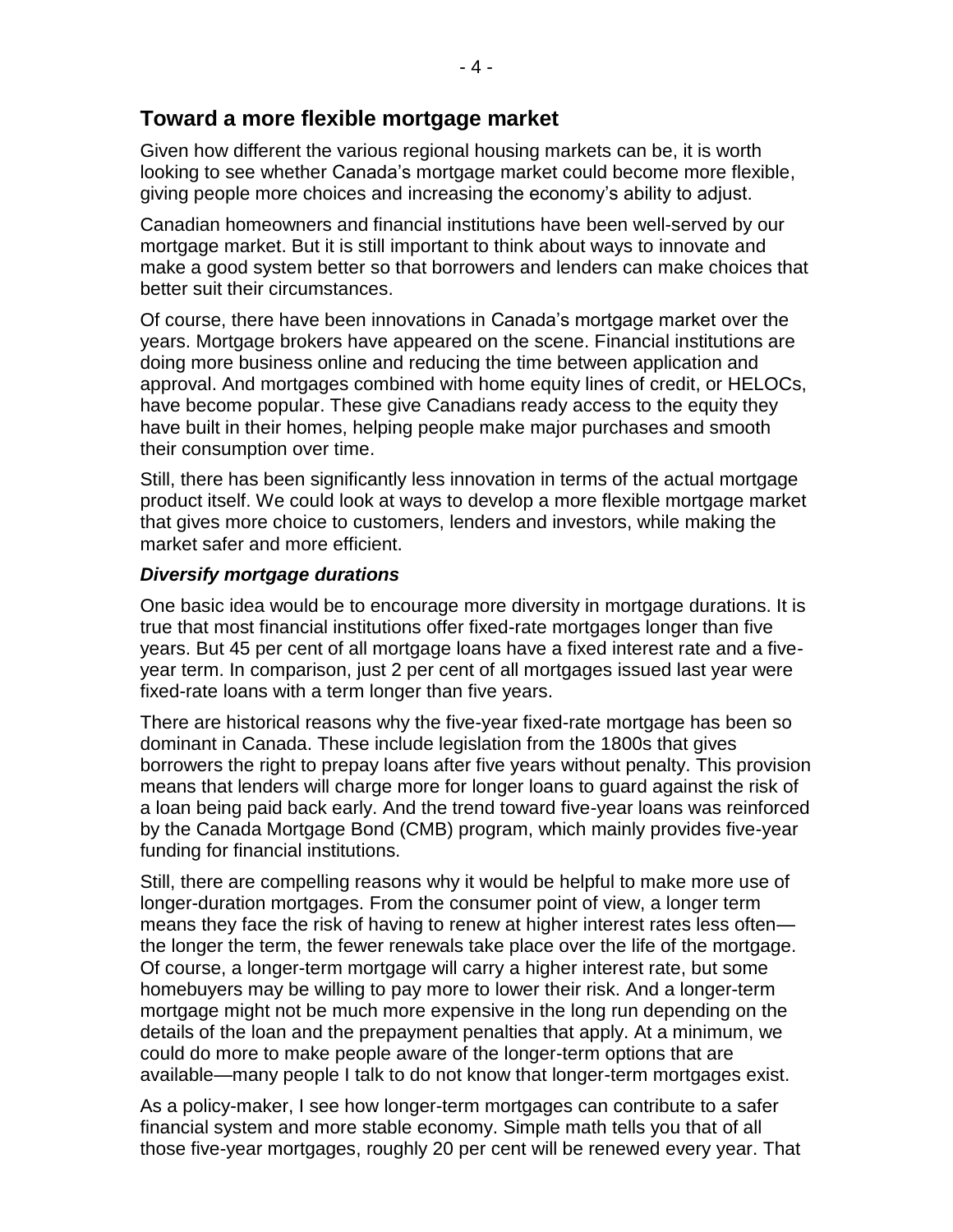is a lot of households. If all the mortgages were 10-year loans, only 10 per cent of these homeowners would renew every year.

Another point with longer-term mortgages is that more equity is built up by the homeowner between renewals. This equity position gives the borrower more options at renewal. Therefore, the longer the original mortgage term, the less relevant a mortgage interest rate stress test becomes. In other words, longerterm mortgages shift the risks shared by the lender, the borrower and the system as a whole. All of these dimensions are worth further study.

#### *Develop a private market for mortgage-backed securities*

One obstacle to financial institutions offering longer-term mortgages relates to their funding costs. The textbook example of funding is a bank that takes in deposits from customers and turns them into mortgages and other loans. The reality is more complicated. Many institutions seek out wholesale deposits in addition to their regular retail consumer deposits. The biggest banks also get funding by issuing bonds. And, since 1987, Canadian institutions have had the ability to issue government-supported mortgage-backed securities (MBS).

A mortgage-backed security lets institutions package mortgages they have made and sell them to other investors. The investors receive the income from the mortgage payments. The proceeds of the sale become funding that the original institution can use to write more mortgages, or for other purposes. This process is basically invisible to homeowners—they keep making mortgage payments as before.

Current rules say that only insured mortgages can be used in governmentsupported MBS. Since 2001, the Canada Housing Trust—which was set up by Canada Mortgage and Housing Corporation (CMHC)—has been buying insured mortgages from institutions to use in the Canada Mortgage Bonds that I mentioned a moment ago. CMBs have been highly successful—more than \$230 billion worth of CMBs are outstanding, equal to about 15 per cent of total mortgage debt.

With CMBs and other forms of government support for mortgage financing, the cost for funding insured mortgages is quite low. This has lowered mortgage rates for consumers. However, funding for uninsured mortgages, particularly at smaller banks and mortgage finance companies, is comparatively expensive. It is true that since 2007, Canadian institutions have been able to fund uninsured mortgages by issuing covered bonds. But it can be difficult for smaller institutions to do so because they do not have the same economies of scale as the big banks. What is more, OSFI has capped the percentage of covered bonds that any single institution can have among its assets.

So, it could be helpful for both lenders and borrowers for Canada to develop a private market for mortgage-backed securities. This could be a more flexible source of longer-term funding for uninsured mortgages, particularly those issued by smaller banks, credit unions and mortgage-finance companies. This is an increasingly important point because the market share for uninsured mortgages is increasing, and they cannot be used in CMBs.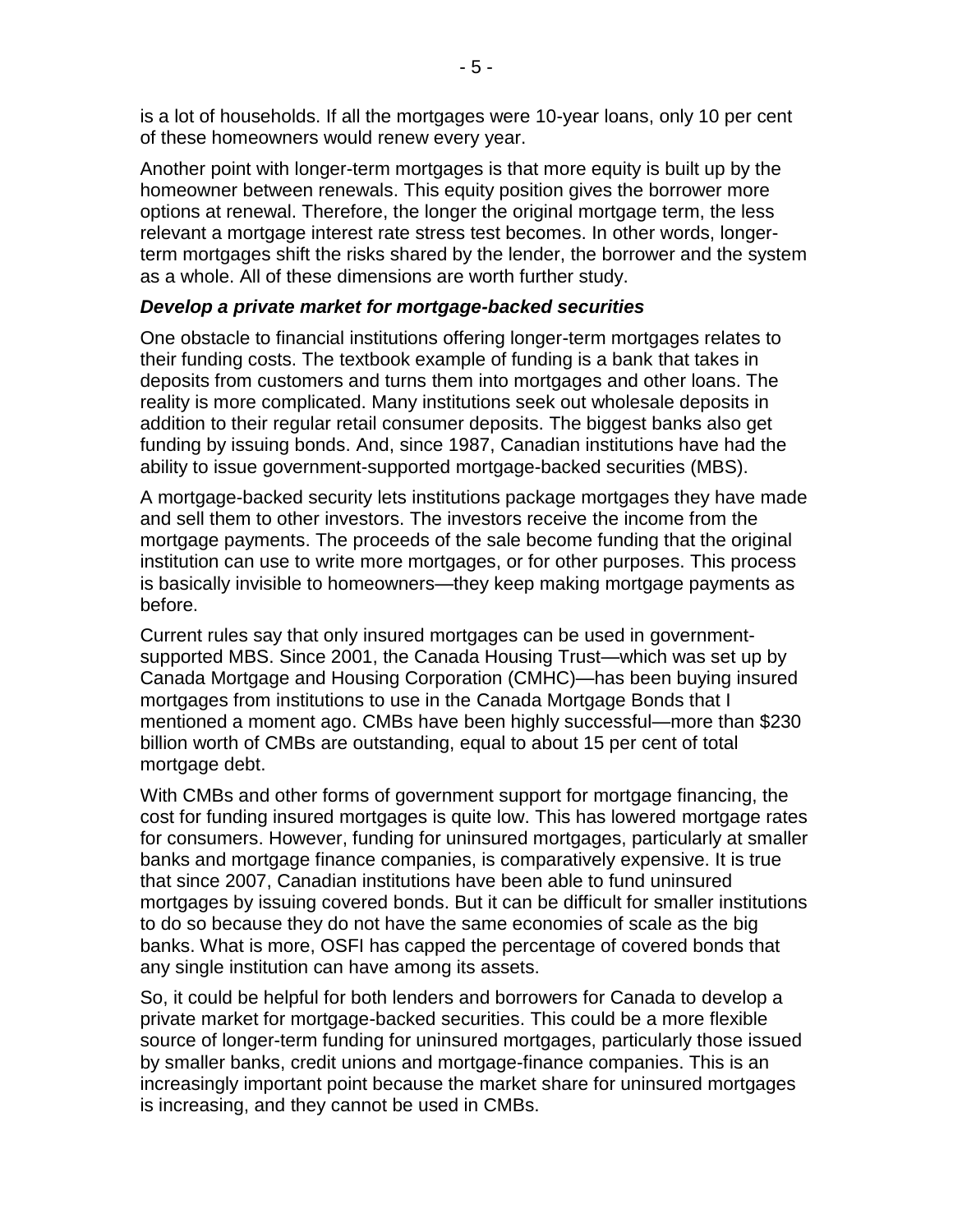Further, CMBs are mostly issued as five-year bonds, matching the dominant fiveyear mortgage term. If we develop more diversity in mortgage duration, lenders will want different types of funding to help match that. Private MBS could help in this regard.

Finally, private MBS could become another option for investors. Such investors include large institutions like pension funds and insurance companies that need long-term assets to match their liabilities. They also include mutual funds and, perhaps, regular individuals looking for a fixed-income investment that pays more than a regular guaranteed investment certificate.

There is some momentum in Canada toward developing a private MBS market. However, for these securities to be successful investments, they must be designed carefully. After all, many people remember that mortgage-backed securities were at the heart of the sub-prime debacle that preceded the global financial crisis over a decade ago.

A private MBS market in Canada would need to be transparent to give investors more confidence about the quality of mortgages they are investing in. This would allow investors to accept a lower yield, reducing the price difference with regular CMBs. One way to ensure transparency is to develop a public database of mortgages used in securitization. Ideally, this database would include general characteristics about the borrower, property and loan, and data on how the loan has performed over time. An anonymized database would also preserve the privacy of the mortgage holder.

It is worth pointing out that other jurisdictions, including the European Union, the United Kingdom and Australia, already have this type of arrangement in place or are working toward it. We hope that all financial institutions in Canada, from the Big Six banks to the smallest credit union, will co-operate here. After all, such a database could benefit all institutions, not just those that might issue MBS. If institutions can use the information to show how solid their mortgages are, they could lower their funding costs, no matter how they obtain their funding.

#### *New mortgage designs?*

The last idea I want to discuss is the design of the mortgage itself. In its most recent budget, the federal government announced the creation of a shared equity mortgage, to be administered by CMHC. The final details will be put in place later this year. This proposal is intended mainly to address housing affordability for first-time homebuyers by giving them an interest-free loan to add to their down payment. The plan will also promote increased housing supply.

Another interesting aspect of the plan is that it should help improve the resilience of the financial system and improve the economy's ability to adjust to shocks. Although there are many possible variants, this type of mortgage has been analyzed in some depth by two US economists, Atif Mian and Amir Sufi.

Basically, the idea is a rewrite of how the risks around a mortgage are shared between borrower and lender. Because the mortgage is shared, like equity in a company, the risks are shared. Of course, a shared equity mortgage does not make risk go away. The important point is that lenders are better placed than borrowers to carry risk because they can diversify risks across many borrowers.